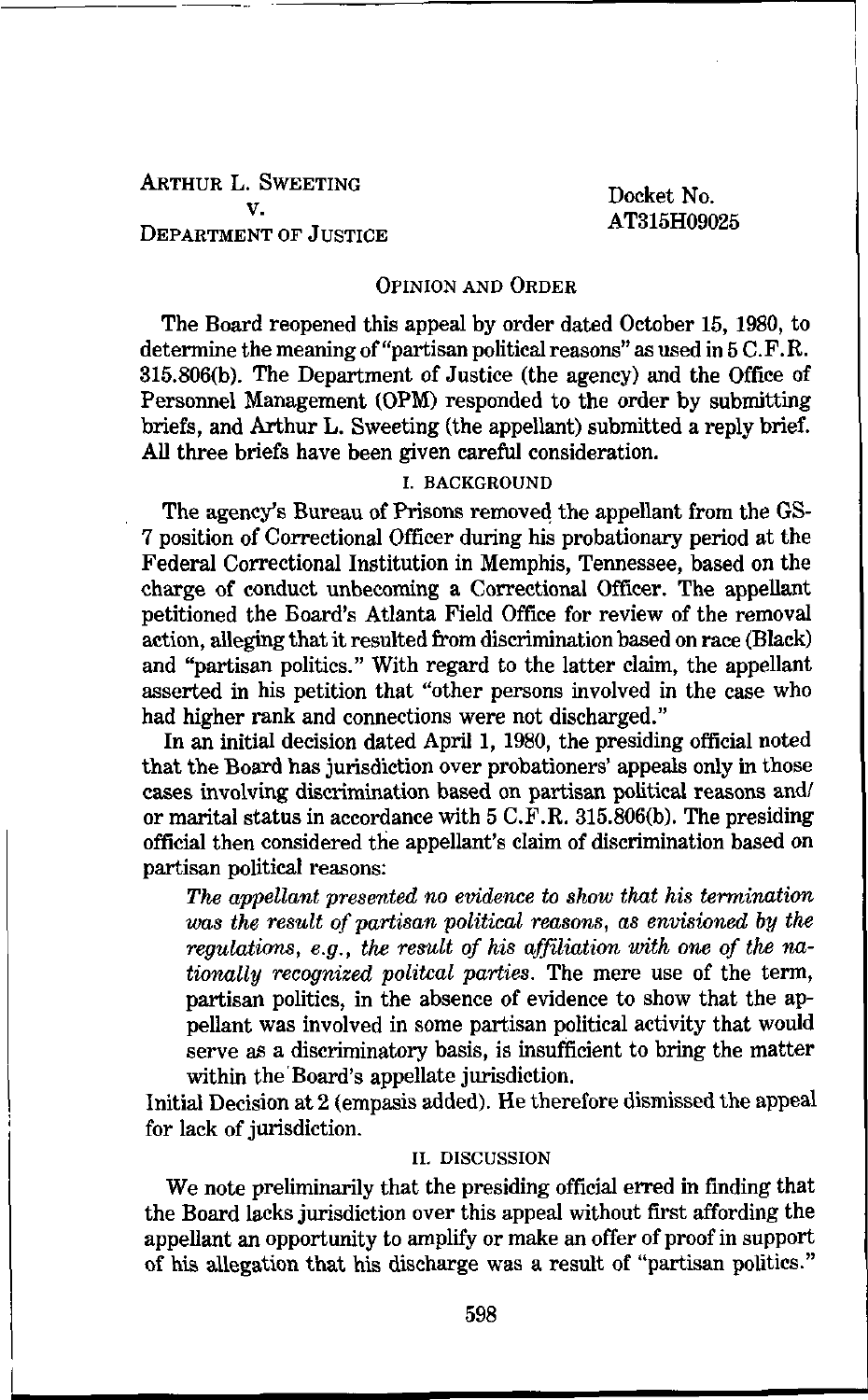Whenever a presiding official questions whether the Board has jurisdiction over an appeal in which the appellant has alleged an appealable matter, the appellant should be given a chance to submit further material to show why his claim is not frivolous, as is the practice in appeals involving allegations of involuntary resignation. Because of the present posture of this appeal, the Board has no way of knowing what kind of "connections" the appellant referred to in his petition for appeal.

With regard to the meaning of "partisan political reasons" in 5 C.F.R. 315.806(b), since the regulation itself provides no hint, we shall look to its evolution. Before the regulation was amended in 1972, it stated that "an employee may appeal under this subparagraph a termination not required by statute which he alleges was based on political reasons, . .," (emphasis added) and the term "political reasons" in that context was construed in two reported judicial decisions.

In Peale v. United States, 325 F.Supp. 193, 194-95 (N.D.I11. 1971), the district court noted that the former Civil Service Commission (Commission) dismissed the probationer plaintiffs appeal because it found that wearing a black arm band to signify opposition to a war did not constitute a "partisan political reason" for which termination was prohibited. The court found the Commission's equation of "political reasons" with "partisan political reasons" to be a plainly erroneous construction of 5 C.F.R. 315.806(b) because the Hatch Act prohibits partisan political activity and permits non-partisan political activity.<sup>1</sup>

Similarly, in Holden v. Finch, 446 F.2d 1311 (D.C. Cir. 1971), the court of appeals noted that the Commission dismissed the probationer

'5 U.S.C. 7324 provides:

(a) An employee in an Executive agency or an individual employed by the government of the District of Columbia may not—

(1) use his official authority or influence for the purpose of interfering with or affecting the result of an election; or

(2) take an active part in political management or in political campaigns.

(b) An employee or individual to whom susbsection (a) of this section applies retains the right to vote as he chooses and to express his opinion on political subjects and candidates.

5 U.S.C. 7326 then explains:

Section 7324(a)(2) of this title does not prohibit political activity in connection with—

(1) an election and the preceding campaign if none of the candidates is to be nominated or elected at that election as representing a party any of whose candidates for presidential elector received votes in the last preceding election at which presidential electors were selected; or

(2) a question which is not specifically identified with a National or State political party or political party of a territory or possession of the United States.

For purposes of this section, questions relating to constitutional amendments, referendums, approval of municipal ordinances, and others of a similar character, are deemed not specifically identified with a National or State political party or political party of a territory or possession of the United States.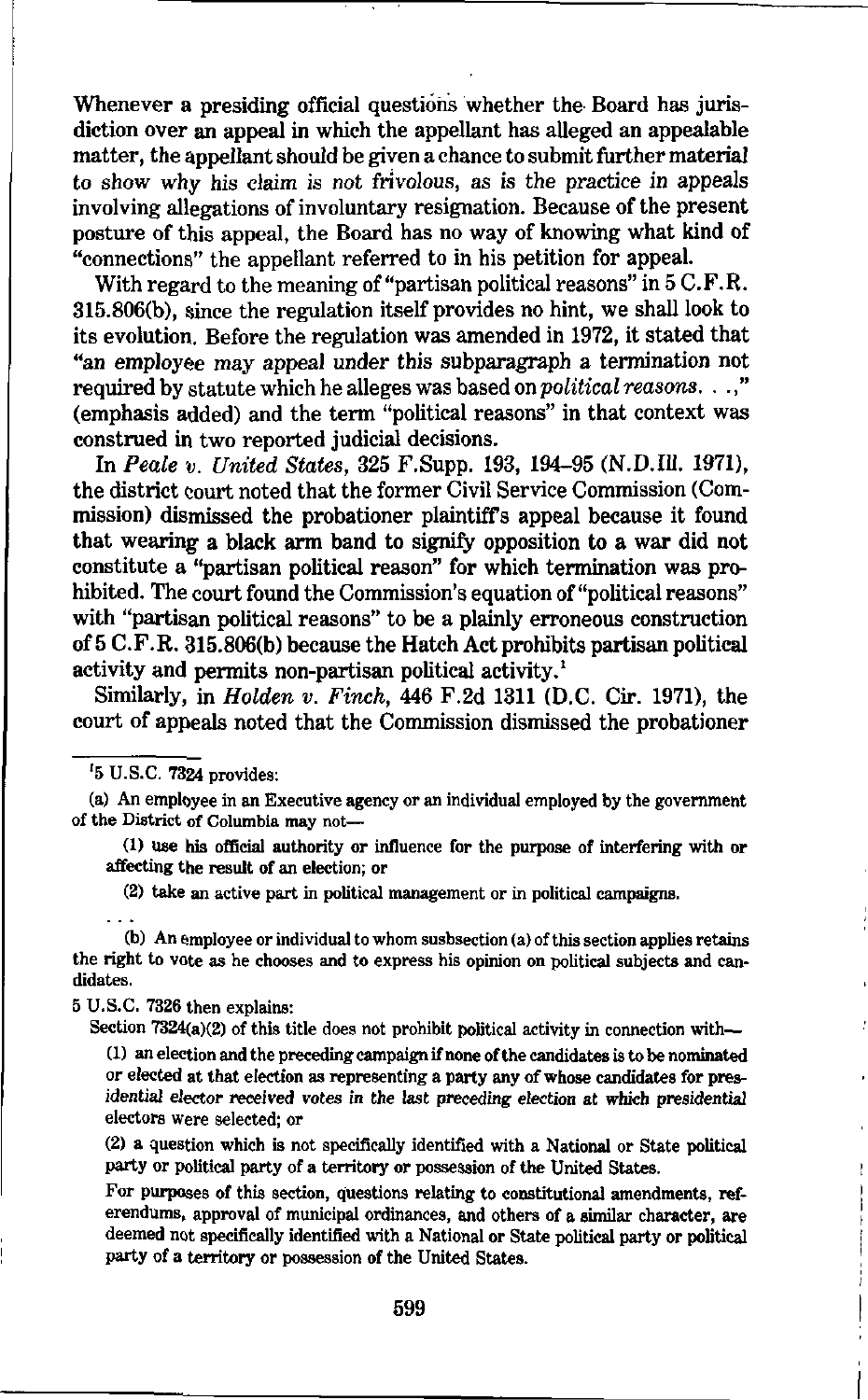plaintiffs appeal on the grounds that civil rights activity did not constitute a "partisan political reason" because it did not relate to "affiliation with or support of recognized partisan political parties, their candidates for public office, or their political campaign activities."  $Id.$ , 1314. The court strenuously disagreed:

The Commission has seen fit to interpret its regulation as confined to partisan political activity in the Hatch Act sense. It appears to believe that it has in terms excluded from the concept of political discrimination any conduct which does not fit into the traditional partisan mould of organized contention for elective political office. . . We think. . .that such a reading is at odds with the Congressional purpose, stated in the Hatch Act itself, that the statutory proscription of partisan political activity does not extend to the right of an employee to "express his opinion on political subjects." or to engage in political activity in connection with "a question which is not specifically identified" with political parties. We suggest, finally, that such an interpretation could not, compatibly with the First Amendment, be constitutionally maintained as against any and all activities involving speech and association relating to public policies of essentially political, albeit non-partisan, nature.

# Id., 1316.

After these two decisions were rendered, the Commission amended 5 C.F.R. 315.806(b) in 1972 by adding the word "partisan" before "political reasons" in order to "clarify appeal rights of probationers." 37 Fed. Reg. 26575 (1972). Since there is no question that the Commission acted within its authority in amending the regulations,<sup>2</sup> the word "partisan" must be given full effect. United States v. Larionoff, 431 U.S. 864, 873 (1977); cf. Zeigler Coal Co. v. Kleppe, 636 F.2d 398, 406 (D.C. Cir. 1976).

0PM urged in its brief that the proper interpretation of "partisan polical reasons" in 5 C.F.R. 315.806(b) is the same as the Commission's interpretation of "political reasons" in Holden, namely:

[Political influences, specifically as resulting from affiliation with or support of recognized partisan political parties, their candidates for public office, or their political campaign activities.

446. F.2d at 1314. 0PM contended that this interpretation is rational when the regulation is viewed as a complement to the Hatch Act, and that discrimination against an employee because of more general non-

 $^{2}$ The Civil Service Commission's authority to promulgate regulations for the civil service was based on the President's delegation of that authority in Exec. Order No. 9830, 3 C.F.B. 608 (1943-1948 Compilation), and Exec. Order No 10577, 3 C.F.R. 218 (1954- 1958 Compilation), which in turn were based on the Civil Service Act of 1883, 22 Stat. 403. Similar delegation of authority to 0PM, the Commission's successor, is provided for at 5 U.S.C. 1104(a), 3301, and 3302, in addition to Article II of the U.S. Constitution.